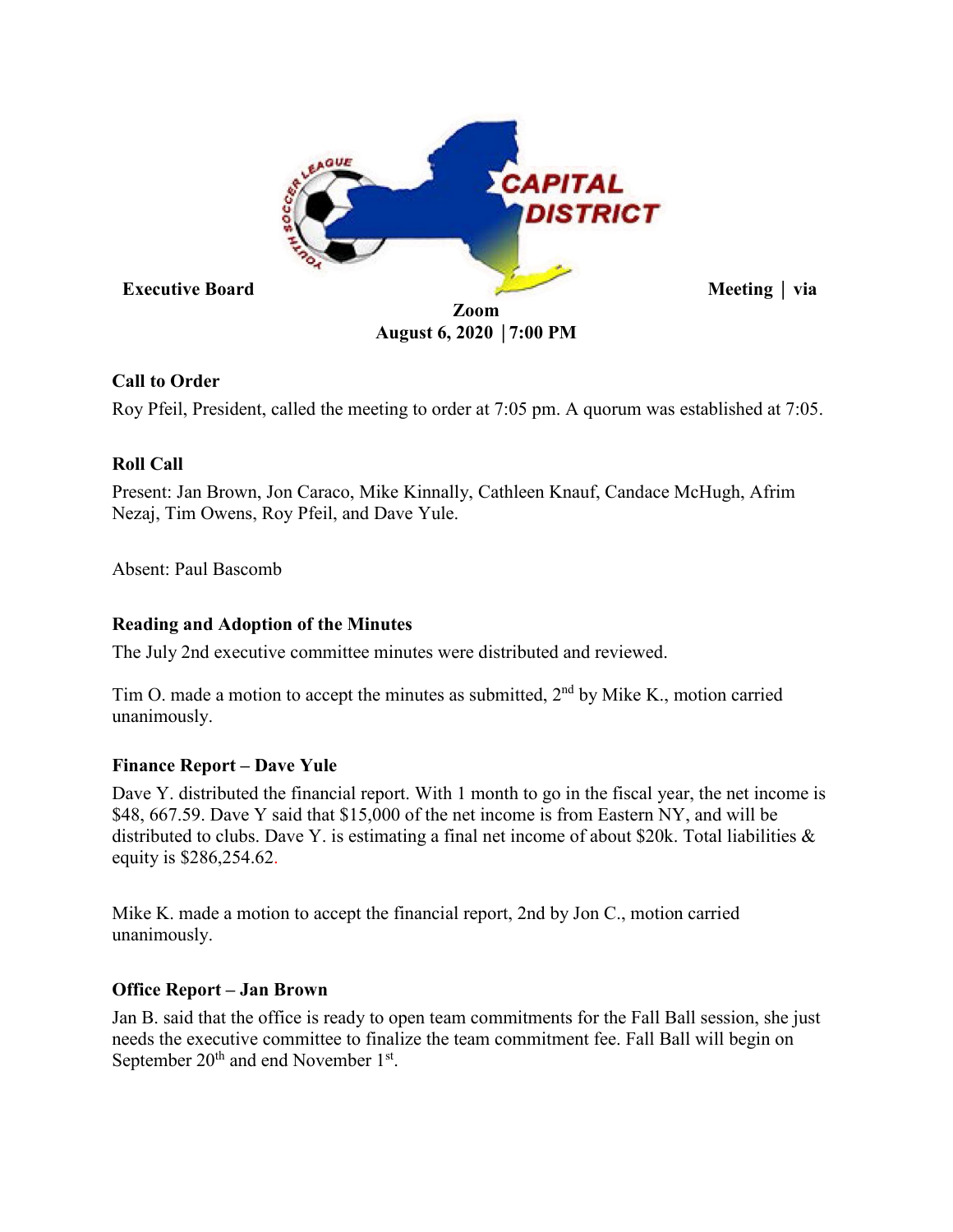GPS has filed the necessary paperwork to change its name to NY Rush Albany. Also, North Star Premier SC had its first reading at the June General Board meeting and the Board of Directors will vote on its application at the AGM.

The office is continuing to work on the GotSport registration migration, as well as uploading new forms for the upcoming season, shredding past years rosters and passes, AGM items, Fall Ball, and working with clubs on COVID preparation strategies. The office completed the switch to the new IT provider LogicalNet (replacing Just-In Time Solutions).

Only 5 club registrars have logged on to the new GotSports software, therefore reminders will be sent out soon.

#### **Committee Reports:**

- **1. Scholarships – Candace McHugh** Candace M. said that certificates, checks and lawn signs were distributed to each of the 4 scholarship winner's house by herself and Jan B..
- 2. **Rules – Tim Owens** No report.
- **3. Finance – Dave Yule** No report.
- **4. Games – Paul Bascomb (absent)** No report.
- **5. Membership/Nominations – Afrim Nezaj** No report.
- **6. Executive**  No report.
- **7. Registrations – Jan Brown** No report.
- **8. Zero Tolerance/Appeals – Roy Pfeil**  No report.
- **9. Arbitration/Appeals – Dave Yule** No report.

#### **Special Committees**

- **1. Programs – Roy Pfeil**
	- **a. Coaching Education – Roy Pfeil**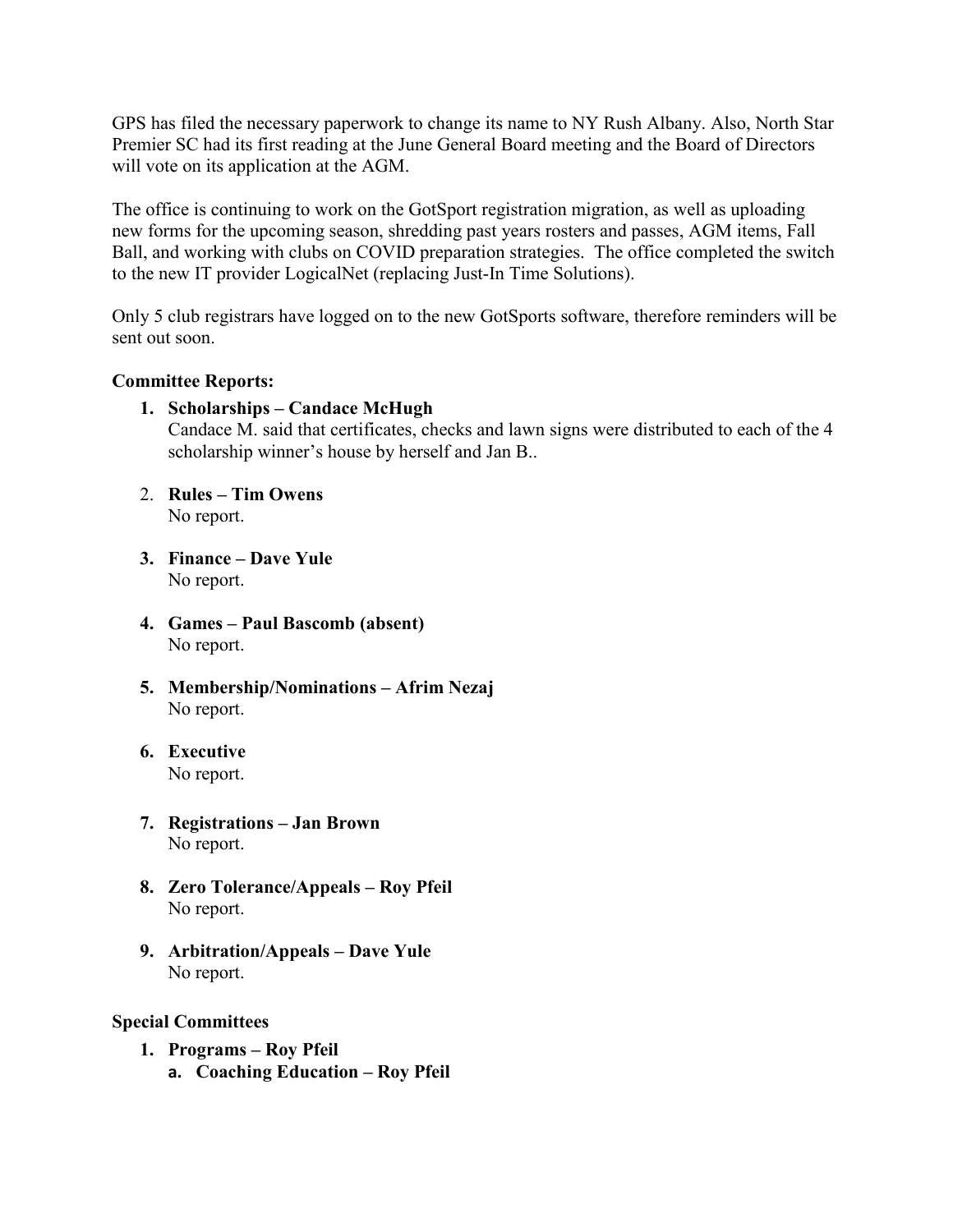Roy P. reported that he has received numerous requests for coaching education. He did confirm that the grassroots lesson plans have instructions for maintaining social distancing.

Roy P. mentioned that he observed part of the recent C Course, the coaches were split into 2 groups (12 people each), one group decided not to wear masks, and the other group all wore masks. Both groups were maintaining social distancing for the most part.

#### **b. ODP Program – Roy Pfeil**

ODP's tryouts will be on August 22nd, and they will be following social distancing protocols.

- **c. Exceptional Senior Showcase** No report.
- **d. TOP Soccer** No report.
- **e. Coaches Workshop** No report.

### **Unfinished Business**

#### **1. Fall Ball RFP**

As of today, no Fall Ball RFP's by the office. Roy P. spoke to Afrims about submitting an RFP. Jan B. said she wasn't sure if Fifty FC knew that they needed to submit an RFP since they have already made a request for an increased fee.

Roy P. said he emailed a document to the committee and Eastern NY regarding his vision for the future of the league. Mike K. said that planning for the future is important, however we really need to spend our time guiding the league through the COVID-19 situation.

#### **New Business**

## 1. **CDYSL Annual General Meeting**

CDYSL will be held on August 23rd at 1:00 at DiCaprio Park. Due to COVID-19, seating will be spaced for social distancing and a wellness check will be done when entering the tent. Jan B. will confirm with the department of health the maximum number of people that can attend. Roy P. stressed the importance of distributing information at this meeting about COVID safety.

## **2. ENY Annual General Meeting**

Roy P. reported that he asked Chris Lee to be an alternate to the Eastern NY meeting. CDYSL's voting strength is 5 votes. There are a number of proposals that will be voted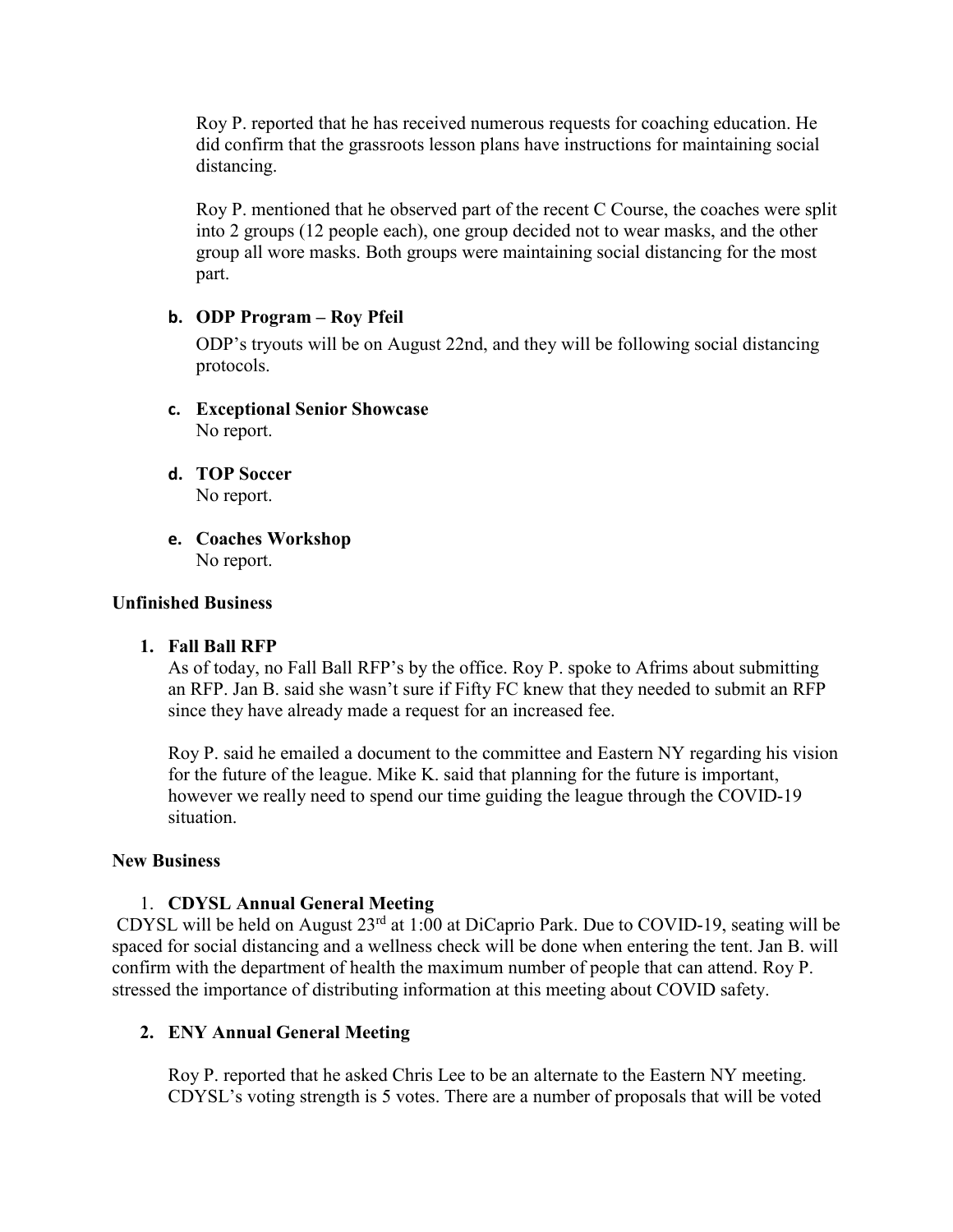on, but Roy P. said that they were mostly wording changes, nothing significant.

### **3. Nominations**

Mike K. said that 2 people who have submitted nominations: Adam Cohan (Ballston Spa running for at-Large) and Claudia (Saratoga). Roy P. said that Dave Getz (NY Elite) has also expressed interest.

## **4. Fall Ball**

Mike K. said that he doesn't think that High School soccer will happen in September, therefore he wondered if there was something CDYSL could do for the clubs (mini season, tournament, etc.). One concern is that smaller clubs often use school fields, therefore if schools don't allow the use of the fields, they won't have a place to play. Afrim N. also suggested having 3-4 tournaments. This would be in addition to Fall Ball. Roy P. said that some issues would be: background checks, registration, etc. Mike K. said that it may be difficult for clubs to put a tournament together quickly. Mike K. suggested starting at the end of September, and end the second week of November.

Afrims has recently submitted an RFP for Fall Ball to the committee (150 teams - U12 and below) and possibly a high school club league. Afrims proposal included scheduling. Cathy K. said she is concerned about the number of people at one facility, but is happy that Afrim is willing to reach out to other fields to spread out. Afrim said that players would still need to be registered through CDYSL and passes will need to be made.

Roy P. suggested starting the high school league when Fall Ball normally begins. Then, if high school soccer wasn't able to start at the end of September, the CDYSL high school league could just continue with more games. Afrim N. said that many clubs are just doing their tryouts now, so he suggested that we encourage clubs to start registering players as soon as possible so that we can get them registered for Fall Ball.

Roy P. is concerned that it will be putting too much work on the CDYSL office staff. Jan B. said the office will be ready for Fall Ball registrations as they are always are (even if it is more players) including passes, scheduling, etc. She said the only thing holding back Fall Ball is securing fields.

Roy P. asked Jan B. about background checks. Jan B. said that nothing will change with background checks, as Eastern NY is rolling over all background checks (every 2 years), therefore, the only difference will be billing.

Dave Y. suggested that CDYSL run the U12 Fall Ball as we normally do, then have Afrim run a high school league program on his own (U14 and above). He said he believes that kids would prefer to play with their school team instead of their clubs for the fall. Mike K. would prefer to do the high school league by clubs (not school teams). Roy P. said that by having Afrim do everything, the office could focus on registration and background checks. Afrim suggested the fee be \$300 (plus \$126 referee) per team, CDYSL would make \$75 per team. U14 and older may be a higher fee.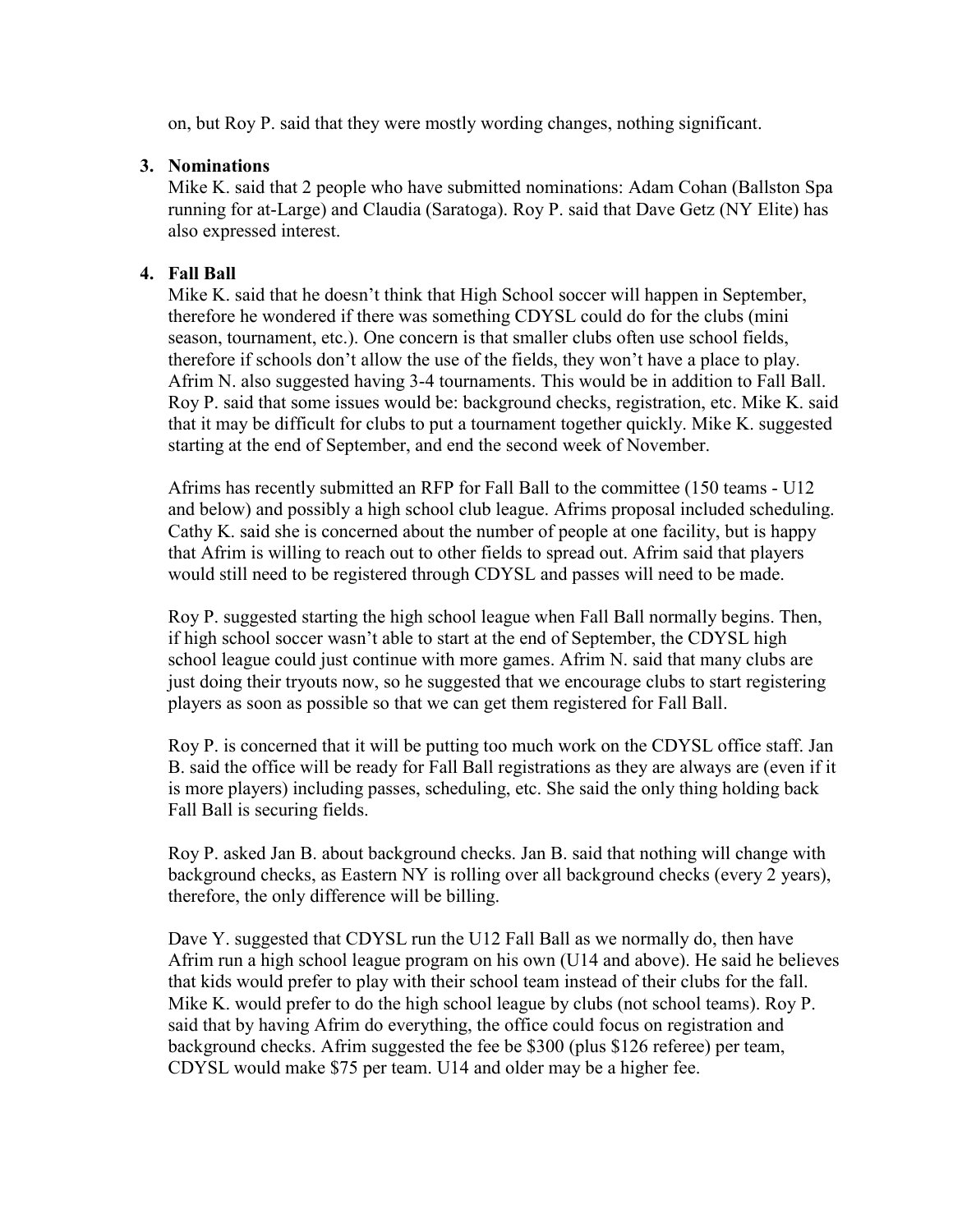It was suggested to start the high school league on September  $12<sup>th</sup>$ , Cathy K. said that is too early, and suggested starting 1 week later. Mike K. said high school sports will be decided on by August  $21<sup>st</sup>$ .

Tim O. stated that he is against the increased fee of \$300 is also not in favor of running a Fall Ball program at all due to safety reasons. He expressed that he is primarily concerned about the big increase in fee, in a period of time where money is tight for parents. Also, Tim O. said that he is concerned that the committee doesn't know what Fifty FC's position is on Fall Ball. Roy P. said there were issues with the teams not being of equal ability last year, and he feels confident that Afrims can do it well.

Dave Y. said that he had already proposed a fee of \$250 for Fall Ball in the budget this year due to Fifty FC's request for more money for Fall Ball. Previously, at \$110 per team, CDYSL broke even on Fall Ball. Mike K. recommended lowering the \$75 profit from Afrims Fall Ball RFP, however Dave Y said that it would throw off the budget if we lowered the profit number.

Mike K. said that if high school soccer is canceled, he is concerned that adding high school divisions to Fall Ball will be overwhelming to the office. Dave Y. said that without any other RFP's, we don't have any other option than to go with Afrims.

Mike K. made a motion that we give Fifty FC till Monday, and then we vote on Afrims proposal, 2nd by Cathy K. Motion passes (6-2). Candace M. and Tim O. opposed.

## **5. Budget**

Roy P. said that has withdrawn the Pre-ODP proposal from the budget (\$6000). Dave Y. said that last year's Fall Ball expense was \$11k, he has reduced the budget line for this year to \$8250 due to Afrim's proposal. Dave Y. said he has moved the Spring fee from \$125 to \$175 to balance the budget. Roy P. suggested reducing the travel budget line, as the convention will be canceled, however Dave Y. said there will probably be costs involved to attend the convention virtually. Roy P. also said that instead of Coaches Workshop, there will be Webinars which should reduce the costs.

## **6. Office**

Roy P. has suggested that over time, that the office staff be cross-trained to perform each other's tasks. Dave Y. said that Olga was hired for a specific role, and doesn't have Jenny & Jan's skillset. Cathy K. asked if Jenny and Jan are able to do each other's tasks. Jan B. said that Jenny isn't interested in doing Jan's tasks without a pay increase. Roy stressed the importance of learning everyone's task in case someone leaves their position suddenly. Candace M. reminded the committee that the office is part-time staff, and that we need to support the office staff when club complains. She feels we are putting too much pressure on the staff.

#### **7. Advertising**

Jan B. said that CDYSL does not advertise any tryouts, but are put on the website. However, clubs can advertise "trials" which charge a fee to attend. The rule is that